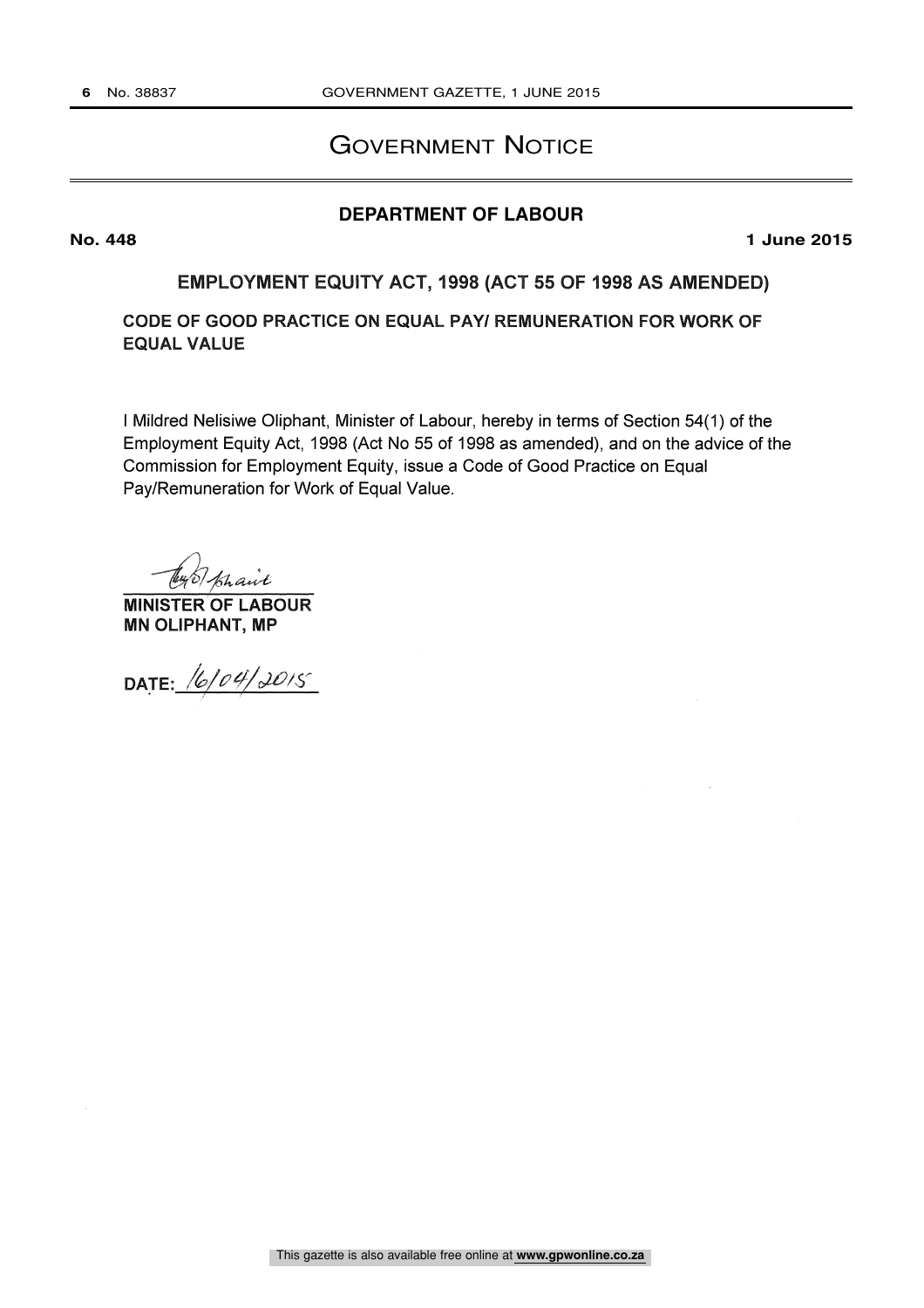# CODE OF GOOD PRACTICE ON EQUAL PAY/REMUNERATION FOR WORK OF EQUAL VALUE

# TABLE OF CONTENTS

| 4. ELIMINATING UNFAIR DISCRIMINATION IN RESPECT OF PAY        |
|---------------------------------------------------------------|
|                                                               |
|                                                               |
| 6. COMPARING AND EVALUATING MALE-AND FEMALE-DOMINATED JOBS 12 |
| 7. FACTORS JUSTIFYING DIFFERENTIATION IN PAY/REMUNERATION 13  |
| 8. PROCESS FOR EVALUATING JOBS FOR THE PURPOSE OF EQUAL PAY/  |
|                                                               |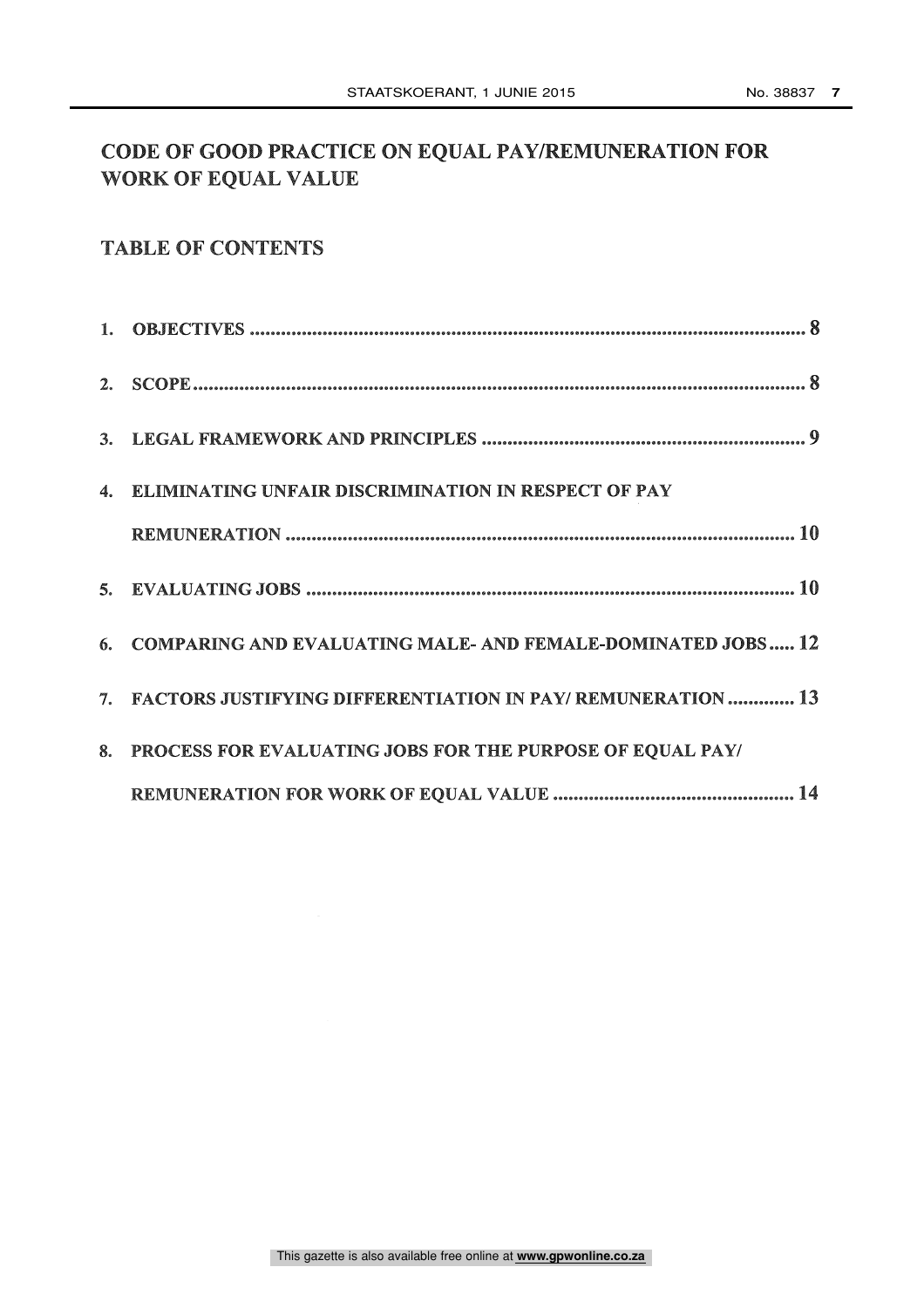#### 1. OBJECTIVES

- 1.1. The objective of this Code is to provide practical guidance to employers and employees on how to apply the principle of equal pay/remuneration for work of equal value<sup>1</sup> in their workplaces.
- 1.2. This Code seeks to promote the implementation of pay/remuneration equity in the workplace by employers, including the State, employees and trade unions through human resources policies, practices and job evaluation processes.
- 1.3. The Code further aims to encourage employers to manage their pay /remuneration policies, practices and proper consultation processes within a sound governance framework in order to drive and maximise on the principle of equal pay/remuneration for work of equal value that is fair, free from unfair discrimination and consistently applied.

#### 2. SCOPE

- 2.1. This Code is issued in terms of section 54 of the Employment Equity Act, 1998 (Act No. 55 of 1998) as amended, its regulations and other Codes issued in terms of the Act. In particular, this Code must be read in conjunction with-
	- 2.1.1. the regulations made by the Minister of Labour in terms of section 6(5) of the Employment Equity Amendment Act, 2013 on the criteria and methodology for assessing work of equal value<sup>2</sup>; and
	- 2.1.2. the Code of Good Practice on the Integration of Employment Equity into Human Resources Policies, Practices and Procedures (HR Code), in particular Part B dealing with Terms and Conditions of Employment.
- 2.2. This Code applies to all employers and employees covered by the Act. To obtain greater clarity as to the definition of an employee, reference should be made to the Code of Good Practice: Who is an Employee issued by the National Economic Development and Labour Council (NEDLAC) in terms of the Labour Relations Act, 1995 (Act No.66 of 1995), as amended.
- 2.3. The Code promotes the elimination of unfair discrimination in respect of pay/remuneration by applying the principle of equal pay/remuneration for work of equal value.
- 2.4. The term "remuneration" as defined in the Basic Conditions of Employment Act<sup>3</sup>, 1997 (Act No. 75) of 1997), as amended and other labour legislation includes any payment in money or in kind, or both, made or owing to any person in return for working for another person, including the State.

 $<sup>1</sup>$  In this Code, "work of equal value" is used to include work that is the same or substantially the same or work of equal value as</sup> referred to in section 6(4) of the Act.

<sup>2</sup> Any reference to regulations in this Code refers to the Employment Equity Regulations, 2014.

<sup>&</sup>lt;sup>3</sup> BCEA Schedule on Calculation of Employee's Remuneration in terms of Section 35(5), as published under GN 691, 23 May 2003, which provides guidance on calculating remuneration.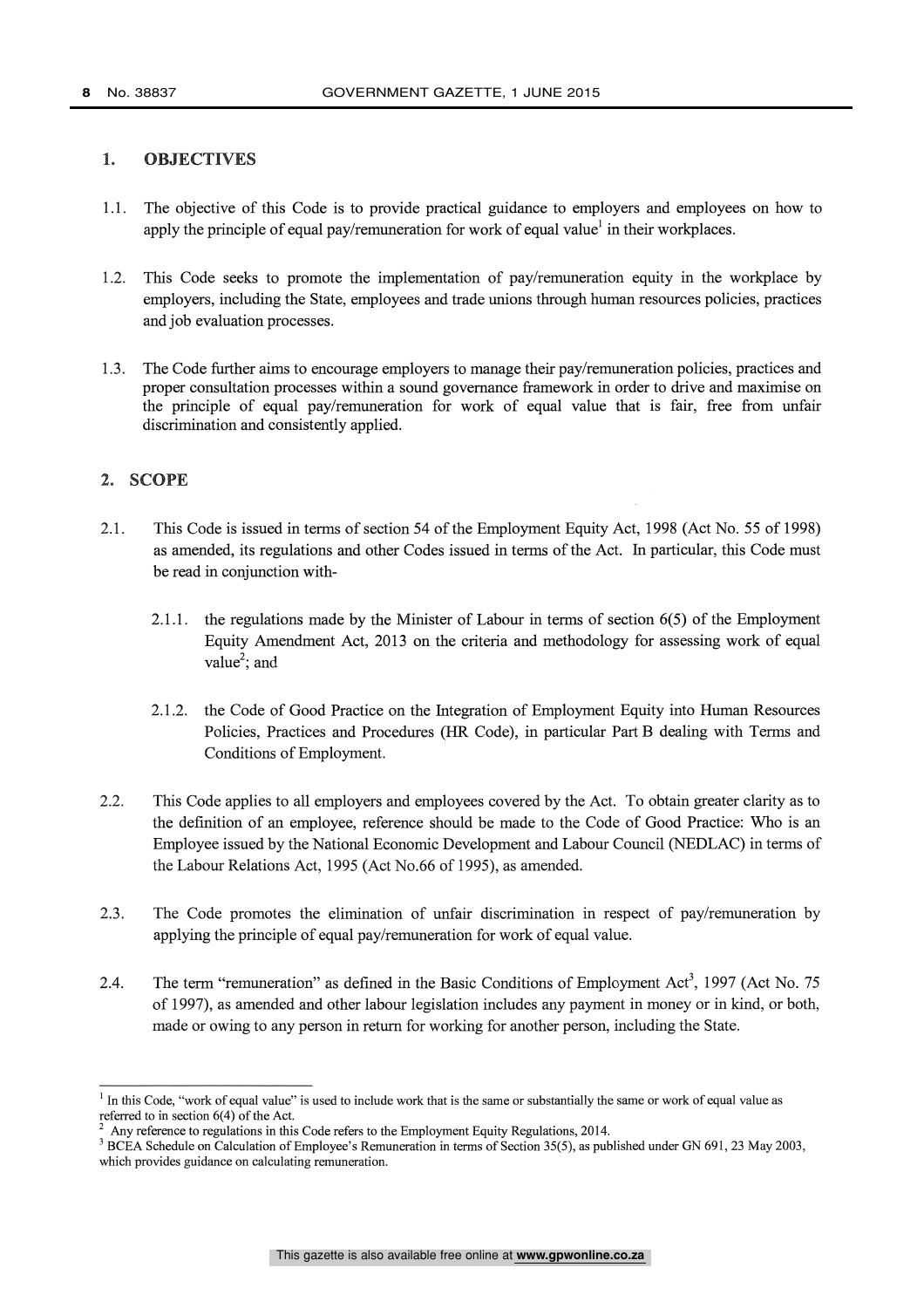- 2.5. Employers must, therefore, examine all aspects of their pay/remuneration policies and practices to ensure compliance with the principle of equal pay/remuneration for work of equal value.
- 2.6. The code provides guidance when interpreting the Employment Equity Act (the Act) and its regulations.

### 3. LEGAL FRAMEWORK AND PRINCIPLES

- 3.1. Section 9(3) of the Constitution of the Republic of South Africa states that, "the State may not unfairly discriminate directly or indirectly against anyone on one or more grounds, including race, gender, sex, pregnancy, marital status, ethnic or social origin, colour, sexual orientation, age, disability, religion, conscience, belief, culture, language and birth".
- 3.2. Furthermore, Section 9(4) of the Constitution states that, "no person may unfairly discriminate directly or indirectly against anyone on one or more grounds in terms of subsection (3). National legislation must be enacted to prevent or prohibit unfair discrimination".
- 3.3. The International Labour Organisation (ILO) Equal Remuneration Convention 1951 (No. 100), which South Africa ratified in 2000, obliges ratifying member States to give effect to the principle of equal pay/remuneration for men and women workers for work of equal value.
- 3.4. The obligation to eliminate unfair discrimination in respect of pay/remuneration arises under Chapter 2 of the Act. Section 5 of the Act requires employers to take positive steps to eliminate unfair discrimination in their workplaces.
- 3.5. Every employer must take steps to promote equal opportunity in the workplace by eliminating unfair discrimination in any employment policy or practice.
- 3.6. Employers must ensure that pay/remuneration policies and practices are applied consistently without unfair discrimination on the basis of any one or combination of the listed or on any other arbitrary grounds.
- 3.7. Section 6(4) of the Act, which came into effect on 1 August 2014, provides that a difference in terms and conditions of employment between employees of the same employer, performing the same or substantially the same work or work of equal value, that is directly or indirectly based on any one or more of the grounds listed in subsection (1) or on any other arbitrary ground, is unfair discrimination.
- 3.8. Section 27 of the Act requires designated employers to report on the pay/remuneration and benefits received by employees in each occupational level of their workforce, and where there are disproportionate income differentials or unfair discrimination by virtue of a difference in terms and conditions of employment, employers must take steps to progressively reduce these differentials. Guidance in this regard is provided for in the Code of Good Practice on the Integration of Employment Equity into Human Resources Policies, Practices and Procedures (HR Code).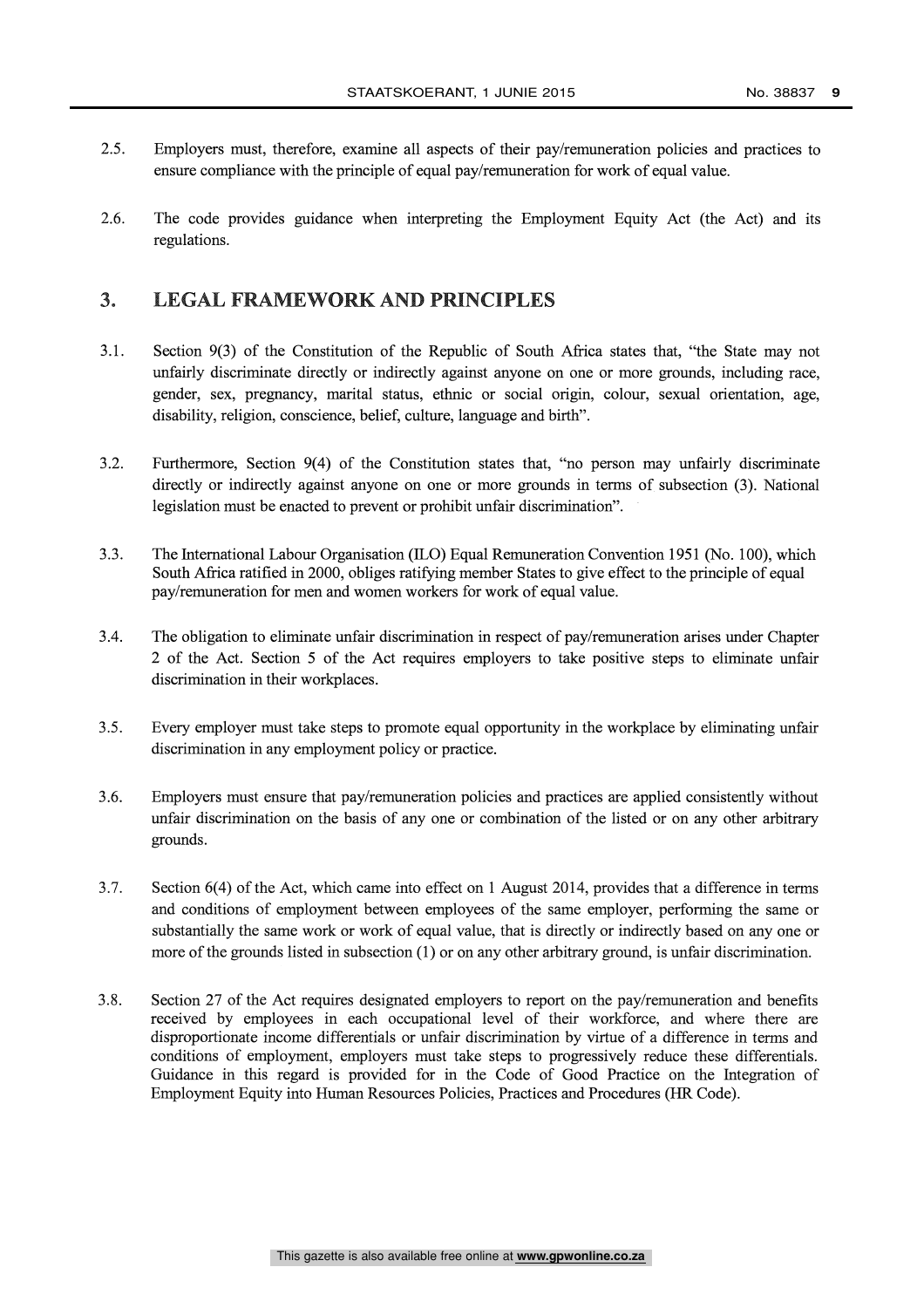3.9. Regulations 2 to 7 of the Employment Equity Regulations, 2014, published on 1 August 2014 cover the definition of work of equal value, criteria and the methodology for assessing work of equal value.

### 4. ELIMINATING UNFAIR DISCRIMINATION IN RESPECT OF PAY/ REMUNERATION

- 4.1. An employer must, in order to eliminate unfair discrimination, take steps to eliminate differences in terms and conditions of employment, including pay /remuneration, of employees who perform the same or substantially the same work or work of equal value that are directly or indirectly based on one or more listed or on any other arbitrary ground.
- 4.2. The principle of equal pay/remuneration for work of equal value addresses a specific aspect of workplace discrimination and the undervaluing of work on the basis of a listed or on any other arbitrary ground in terms of Section 6(1) of the Act.
- 4.3. In South Africa, for historical reasons, the undervaluing of work has the greatest significance when examining work performed by employees who are female, black or those with disabilities. However, differences based on any of the listed or any other arbitrary ground may constitute unfair discrimination.
- 4.4. When examining whether the obligation to apply pay/remuneration equity in the workplace is being complied with, three key issues require scrutiny-
	- 4.4.1. Are the jobs that are being compared the same, substantially the same or of equal value in terms of an objective assessment?
	- 4.4.2. Is there a difference in the terms and conditions of employment, including pay/remuneration, of the employees in the jobs that are being compared?
	- 4.4.3. If there are differences in the terms and conditions of employment, can these be justified on fair and rational grounds?
- 4.5. Differences in terms and conditions of employment, including pay/remuneration, of employees of the same employer may not necessarily constitute unfair discrimination where the complainant and the comparator do not perform the same, similar or work of equal value.
- 4.6. A difference in pay/remuneration will only be unfair discrimination if the differences are directly or indirectly based on race, sex, gender, disability or any other listed or on any other arbitrary ground.

### 5. EVALUATING JOBS

5.1. Article 3 of the ILO Equal Remuneration Convention 1951 (No. 100) requires that "measures shall be taken to promote objective appraisal of jobs on the basis of the work to be performed".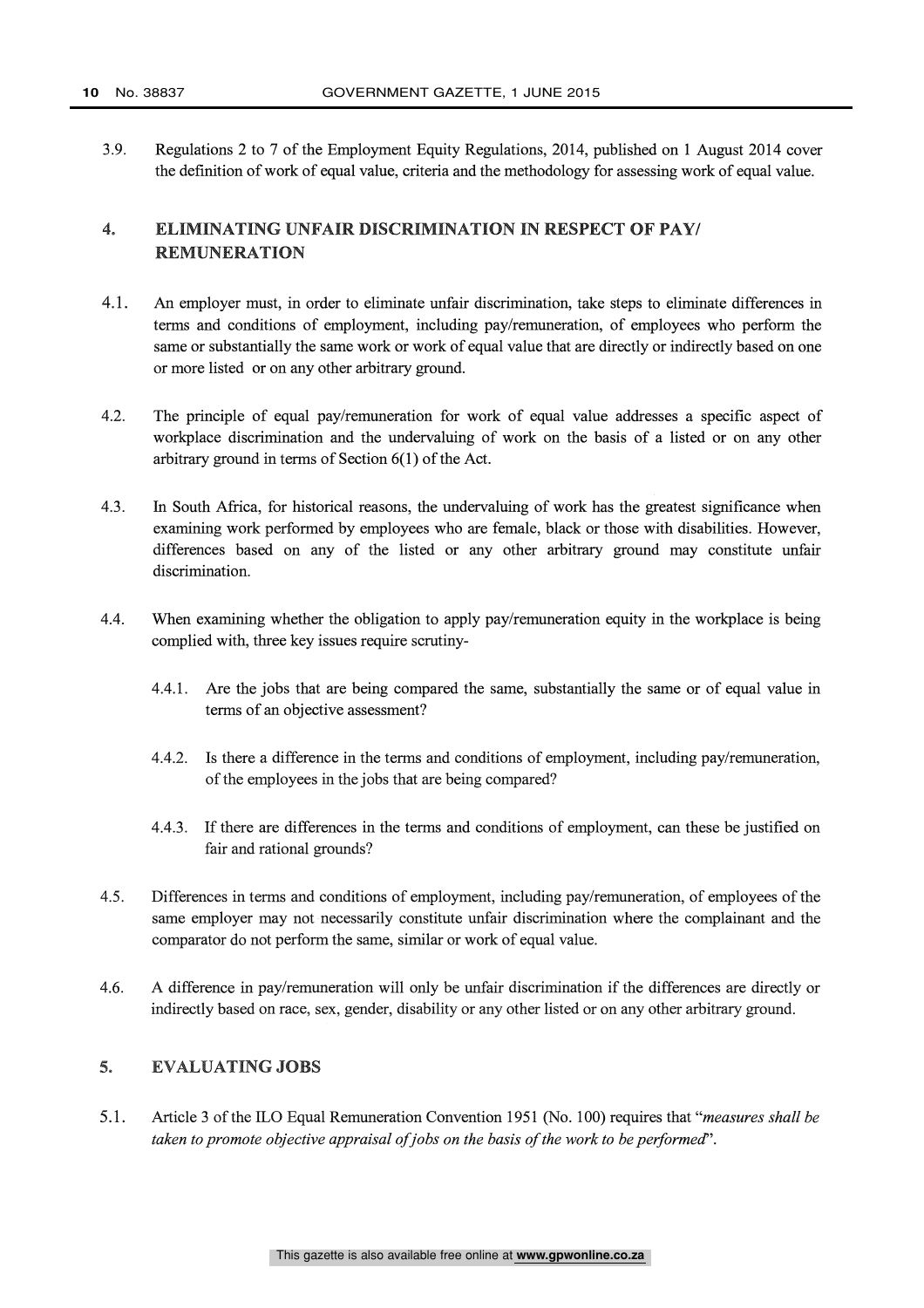- 5.2. While the Convention only applies to equal pay/remuneration for work of equal value between men and women, the need to conduct an objective appraisal of jobs is a necessary element of applying the principle in all contexts, in particular, to eliminate residual structural inequalities related to legislated and practised racial discrimination that applied in the labour market in South Africa.
- 5.3. In order to ascertain the value of the job for the purpose of applying the principle of equal pay /remuneration for work of equal value, an objective assessment in accordance with relevant and appropriate criteria must be undertaken.
- 5.4. The basic criteria commonly used to evaluate the value of jobs by an employer are-
	- 5.4.1. The responsibility demanded of the work, including responsibility for people, finances and material. This includes tasks that have an impact on who is accountable for delivery of the enterprise's or organisation's goals, for example, its profitability, financial soundness, market coverage and the health and safety of its clients. It is important to consider the various types of responsibility associated with the enterprise's or organisation's goals independently from the hierarchical level of the job or the number of employees it involves supervising.
	- 5.4.2. The skills, qualifications, including prior learning and experience required to perform the work, whether formal or informal. This includes knowledge and skills which are required for a job. What is important is not how these were acquired but rather that their content corresponds to the requirements of the job being evaluated. Qualifications and skills can be acquired in various ways including academic or vocational training certified by a diploma, paid work experience in the labour market, formal and informal training in the workplace and volunteer work.
	- 5.4.3. Physical, mental and emotional effort required to perform the work. This refers to the difficulty related to and the fatigue and tension caused by performing job tasks. It is important not to only consider physical efforts but also take mental and psychological effort into consideration.
	- 5.4.4. The assessment of working conditions may include an assessment of the physical environment, psychological conditions, time when and geographic location where the work is performed. For example, one may consider factors such as noise levels and frequent interruptions for office jobs as conditions of work.
- 5.5. Best practice indicates that the four criteria should form part of every job evaluation. These four criteria are generally regarded as being sufficient for evaluating all the tasks performed in an organisation, regardless of the economic sector in which the enterprise operates.
- 5.6. The weighting attached to each of these factors may vary depending on the sector, employer and the job concerned. These factors do not constitute any particular preference in respect of weighting allocation.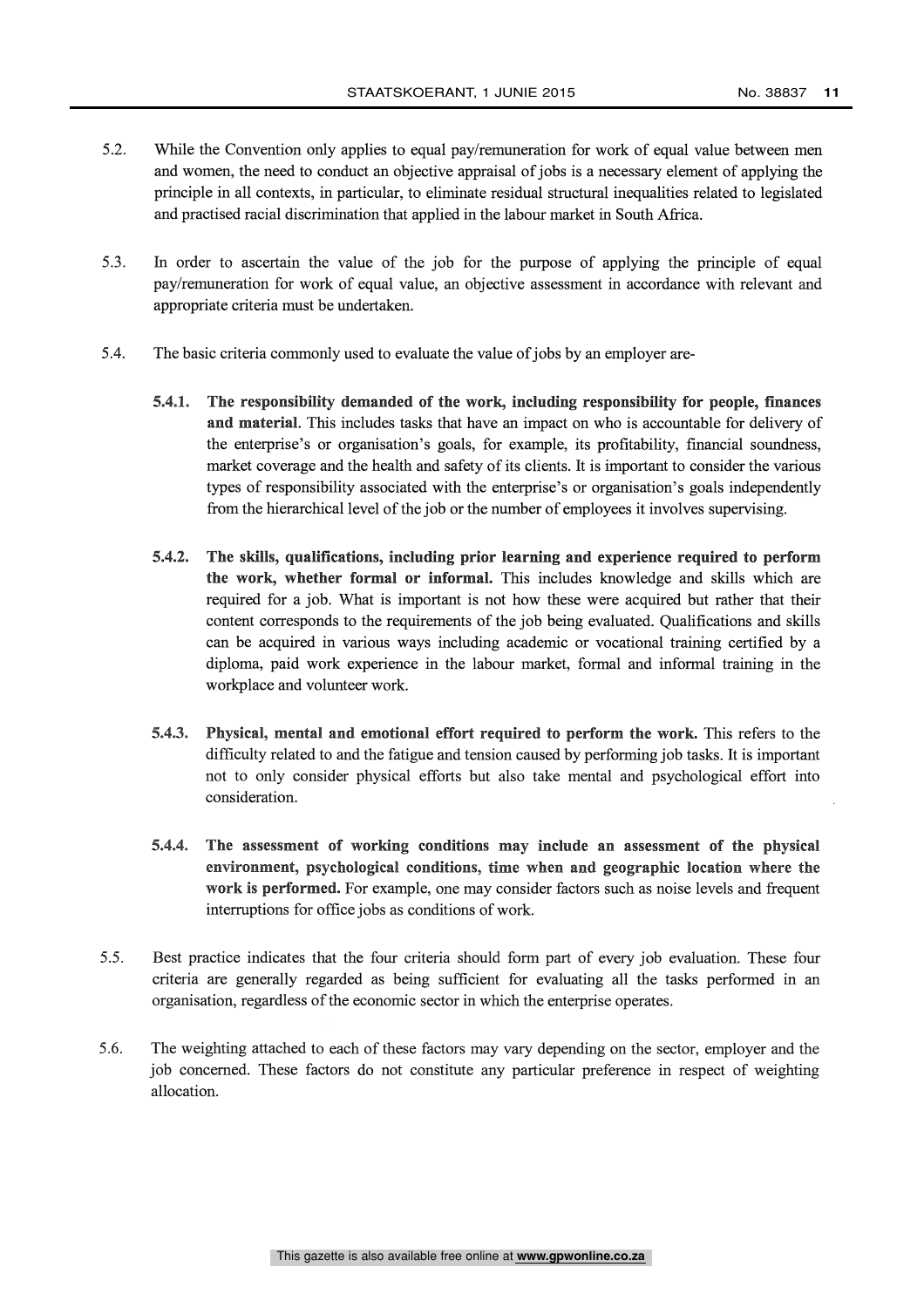5.7. In addition, employers may take into account the conditions under which work is performed in evaluating the value of work. However, many employers take working conditions into account when determining pay/remuneration by, for example, paying an allowance, rather than as part of the job evaluation process.

#### 6. COMPARING AND EVALUATING MALE - AND FEMALE -DOMINATED JOBS

- 6.1. Discrimination in pay /remuneration based on the sex of employees is an international phenomenon found to a greater or lesser degree in all countries. The ILO has suggested that due to-
	- 6.1.1. stereotypes with regard to women's work;
	- 6.1.2. traditional job evaluation methods that were designed on the basis of male dominated jobs; and
	- 6.1.3. weaker bargaining power on behalf of female workers.<sup>4</sup>
- 6.2. The use of job evaluation does, in itself, not ensure that there is an absence of unfair discrimination.
	- 6.2.1. It is acknowledged that traditional job evaluation methods were designed on the basis of male -dominated jobs.
	- 6.2.2. Predominantly female jobs often involve different requirements from those of predominantly male jobs, whether in terms of qualifications, effort, responsibility or working conditions.
	- 6.2.3. Traditionally, female -dominated jobs were evaluated based on methods designed mainly for male -dominated jobs, which partly accounts for wage discrimination.
	- 6.2.4. It is important to be vigilant when selecting the method of job evaluation and to ensure that its content is equally tailored to both female -dominated and male- dominated jobs. For instance, responsibility for money or equipment is often valued more than other forms of responsibility.
	- 6.2.5. Jobs involving caring for others or cleaning may be undervalued because of the erroneous assumption that the skills involved in these jobs are intrinsic to nature of women and not acquired through learning and experience.<sup>5</sup>
- 6.3. Employers may therefore be required to establish the value of male- and female -dominated jobs in order to be able to ascertain whether particular jobs have been undervalued and to align female dominated jobs with comparable male -dominated jobs in the organisation.

This gazette is also available free online at **www.gpwonline.co.za**

<sup>&</sup>lt;sup>4</sup> See, for instance, Promoting Equity Gender-Neutral Job Evaluation: A Step-by-Step Guide (ILO, Geneva, 2008) and Equal Pay: An introductory guide (ILO, Geneva, 2013).

 $\overline{5}$  Equal Pay: An introductory guide (ILO, Geneva, 2013), Part 5.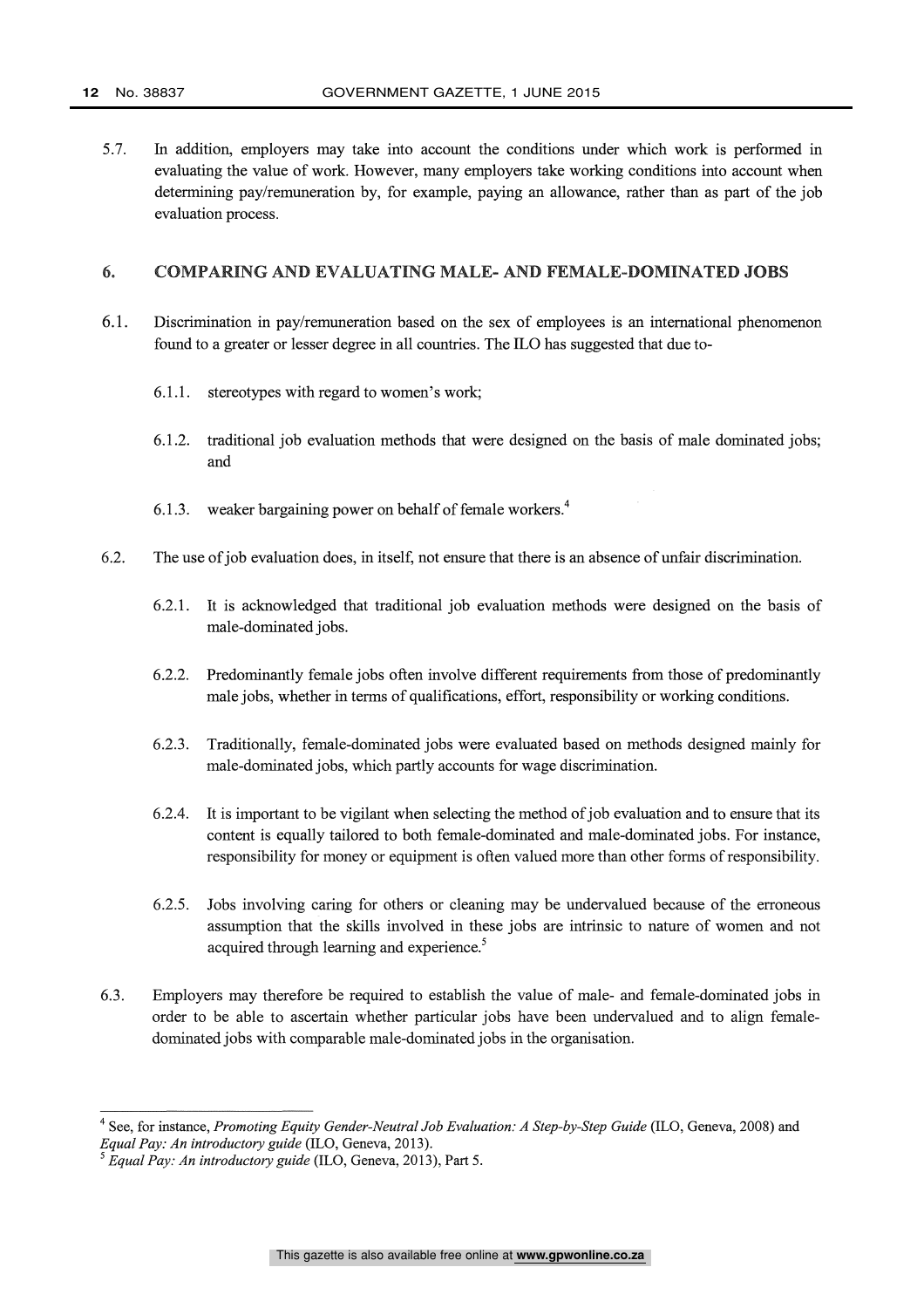- 6.4. The fact that there are no comparable male -dominated jobs to female -dominated jobs within the employer's organisation, does not necessarily imply that there is no discrimination on grounds of sex or gender (or other prescribed grounds).
- 6.5. An employee may base a claim on the ground that they would have received higher pay /remuneration if they were not female. To succeed in such a claim, the employee would have to show that a male employee hired to perform the work would have been employed on different terms and conditions of employment.

#### 7. FACTORS JUSTIFYING DIFFERENTIATION IN PAY/ REMUNERATION

- 7.1. Once jobs have been evaluated and/or graded, the various jobs are allocated pay/remuneration packages in accordance with the pay /remuneration philosophy of the employer and the value of the jobs. Employers are required to ensure that unfair discrimination does not occur at any of these stages.
- 7.2. Where employees perform work that is the same or substantially the same or is work of equal value, a difference in terms and conditions of employment, including pay/remuneration, is not unfair discrimination if the differentiation is not based on a listed or on any other arbitrary ground in terms of section 6(1) of the Employment Equity Act, as amended.
- 7.3. Regulation 7 of the Employment Equity regulations lists a number of grounds which are commonly taken into account in determining pay/remuneration. Subject to what is stated below, it is not unfair discrimination if the difference is fair and rational and is based on any one or a combination of the following factors  $-$ 
	- 7.3.1. the individuals' respective seniority or length of service;
	- 7.3.2. the individuals' respective qualifications, ability, competence or potential above the minimum acceptable levels required for the performance of the job;
	- 7.3.3. the individuals' respective performance, quantity or quality of work, provided that employees are equally subject to the employer's performance evaluation system, and that the performance evaluation system is consistently applied;
	- 7.3.4. where an employee is demoted as a result of organisational restructuring or for any other legitimate reason without a reduction in pay/remuneration and fixing the employee's salary at this level until the pay/remuneration of employees in the same job category reaches this level;
	- 7.3.5. where an individual is employed temporarily in a position for purposes of gaining experience or training and as a result receives different pay /remuneration or enjoys different terms and conditions of employment;
	- 7.3.6. the existence of a shortage of relevant skill in a particular job classification; and